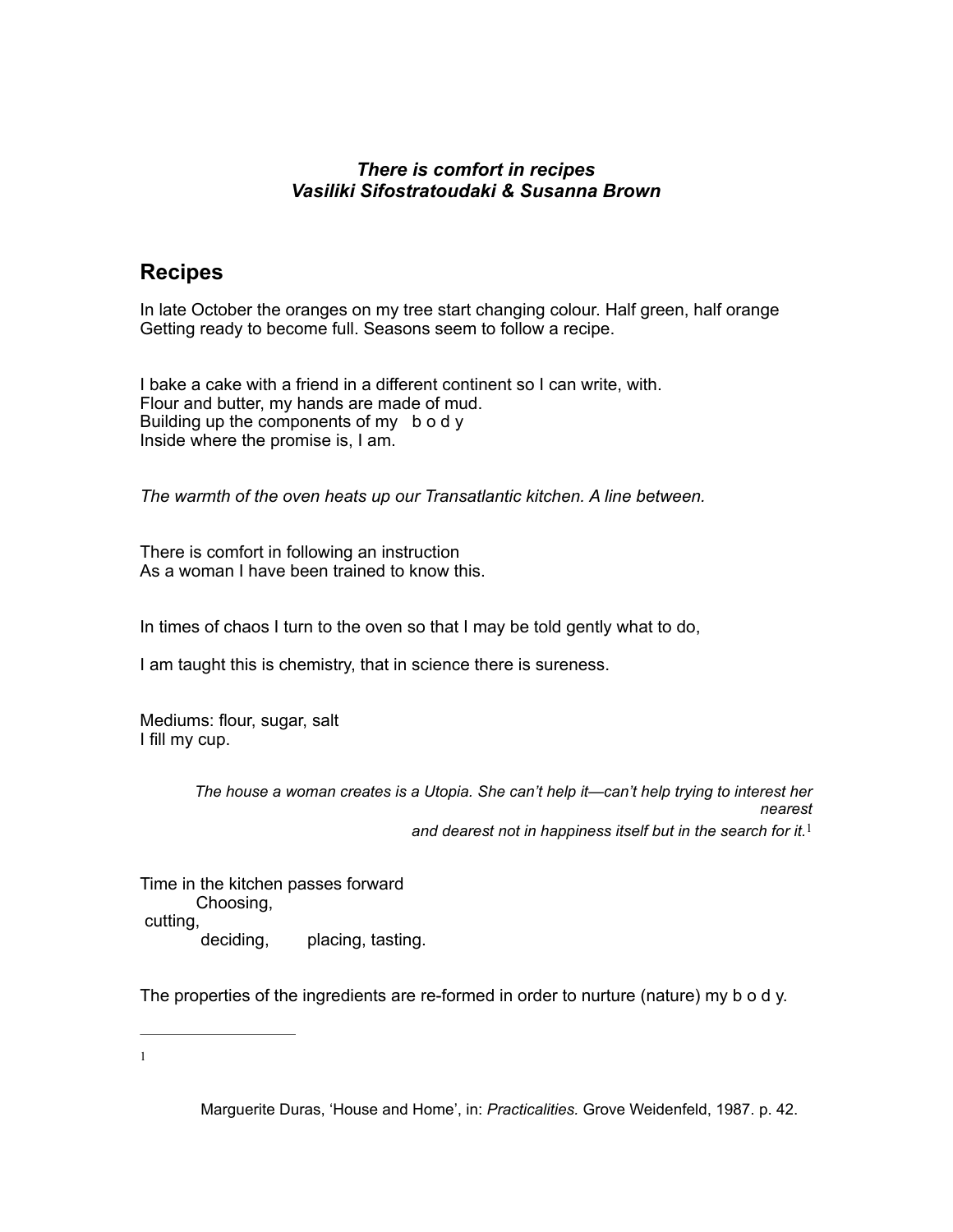#### **Wartime wacky cake**

mix the dry ingredients together; cocoa etc.

dig two small holes in the bowl and fill with vinegar, mayonnaise.

Stir

then burn to a crisp in a heart-shaped pan, *don't eat.*

My pleasure in the domestic brings me little joy But sometimes it is better than looking at my phone

*as soon as the grief as soon as a ghost begins to shake me from the inside*[2](#page-1-0)

Wherever I go I make ntolmadakia. Now, it is more ritual than recipe. leaves, onion, rice, oil, mint, salt, pepper:

 **Find out where to buy the vine leaves** or better, collect them yourself in the right season.

I am always looking for small ones as they make the smallest bites—slow eating tasting time.

I soften them in warm water*—*in the blink of an eye*—*otherwise they become too weak to hold the rice.

Too soft to keep the memories. Time is fast in its slowness. Prepare the rice, coarse rice.

#### <span id="page-1-1"></span>**Onion**

Onion deserves a paragraph on its own. I see the shape of my grandmother's hands which held it—tightly. Her bond to my body. I see her ring with the two initials of her grandmother's name, I see time and continuation, I see the scientific accuracy of the repetition of flavour.

I cut the onion by holding it tight in my palm, slashing it thin as a breeze: first, vertical cuts, then horizontal cuts; the tiniest cubes, invisible if not for their aroma.

Mint, a lot, trimmed as thinly as possible.

 Olive oil—the One who cures my hands, treatment. An idea of salt and pepper.

<span id="page-1-0"></span>[2](#page-1-1)

Alice Oswald, 'Tithonus: 46 Minutes in the Life of the Dawn,' in: *Falling Awake.* Cape Poetry, 2016.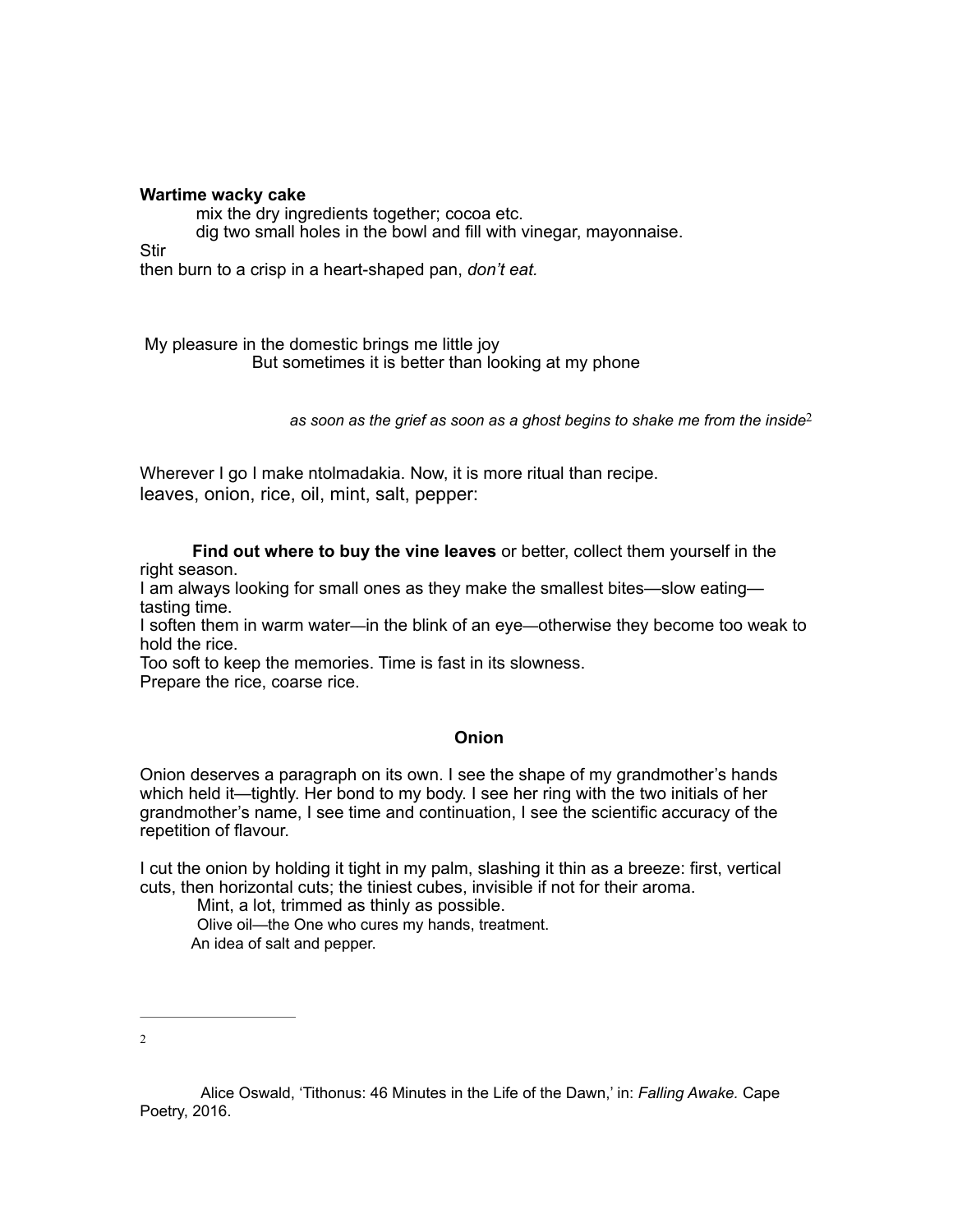In the recipe I find a piece of harmony, like in Chopin's music. I read it over and over again. In its repetition I find the history and it becomes firm as a stone of gold.

The recipes carry the smell, taste, HER Like cooking, birth moves only forward.

### **Jewels**

I was thinking of writing about jewelry, how I received it instead of toys when I was a little girl. *(A kiss on my hand, asleep in the night)*

Growing up, gold was a small appreciation.

*I was lying down in my aunt's bed on a puffy blanket, with an image of a huge lion in front of me.* 

*Looking at it made me dream of where it came from. I knew nothing about Africa then, nor about the doorkeepers in Mycenae.* 

*My aunt would lay in front of me a handful of small golden rings. I shared two feelings: sorrow and amazement. Sorrow because it was not a Barbie, amazement for the feeling of the lion and its golden colour.*

*The rings would vary in shape and the rocks would be purple, white, green and light blue.* 

*Always shining. I would pick them up one by one from the pile, or all together, to hear the sound they made. Trying them on I would dream stories of their possibilities, firm in my tiny fingers.* 

*I felt pure joy then in choosing, because now they were part of my dreaming. I wish I remembered more about those not chosen.*

At a silent auction in my grandma's care home one Christmas I win a tiny golden ring. So tiny it is sharp, with the smallest diamond I have ever seen. I think the auction has been rigged. Even as a young girl I mistrust the gift.

*My first diamond.*

Playing is playing. Playing is laughing is cheating death—my hands filled with mud but my ring always there, shining.

It gave me security. As does the chemistry of my b o d y.

*I had to turn and look at my ring often,* my diamond glance*, to make sure that I hadn't*  lost it. Once my body was in sight, I returned to a stable condition of knowing myself. *Where I was. I was there.*

As a girl I learned that I would take care of others. As a woman I try to include myself in the care.

*I* was the keeper of the ring and vice versa; suspended between materiality and offering. *Keeping it safe was my duty and/or my playing of trust, you might say.*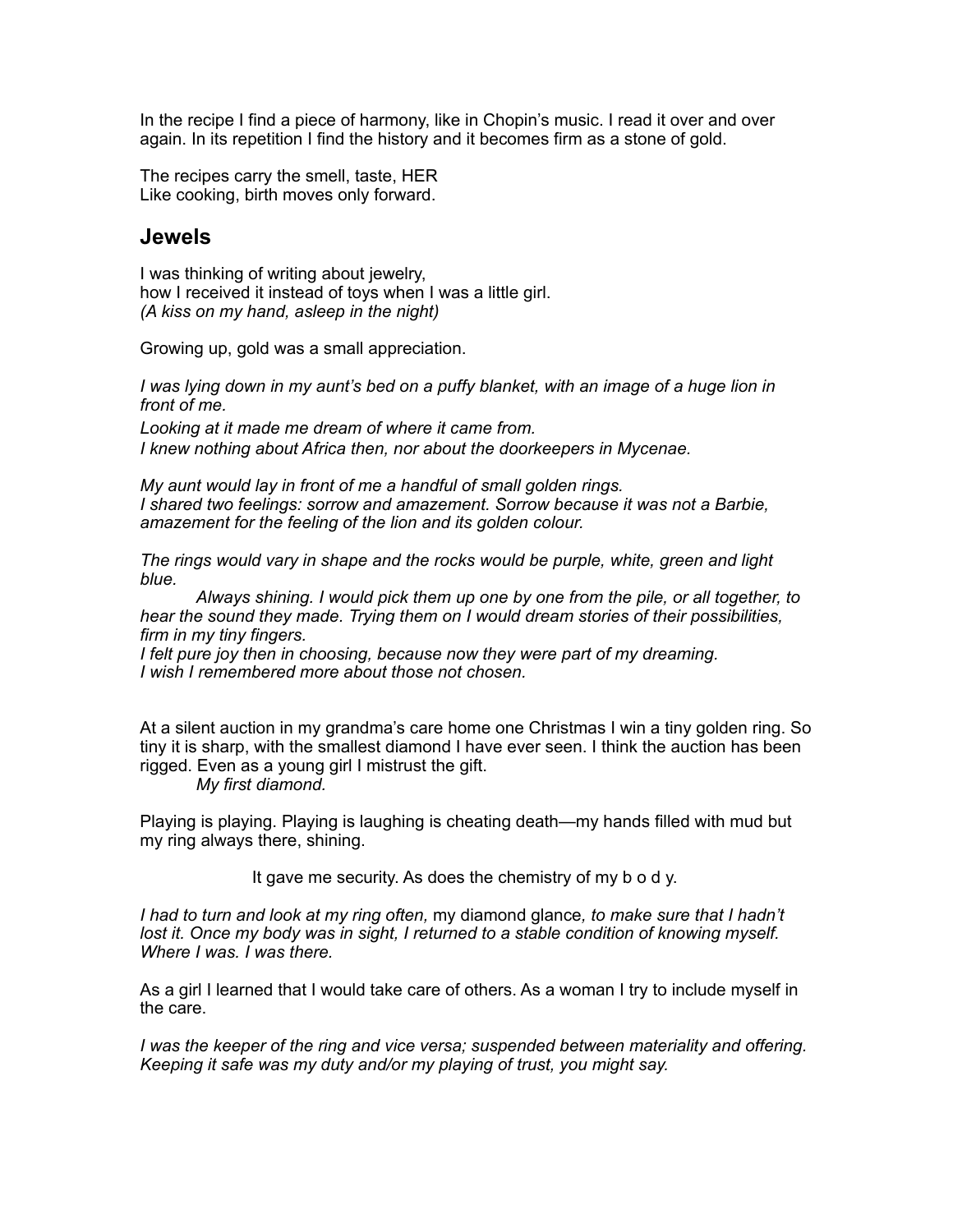*I bought my own ring when I was of age. Pure gold in the shape of a U, holding my finger, surrounding a round white shell in the shape of a circle, penetrated with a golden nail. From India, it becomes the valuable stone that covers me like a blanket. Balance always. Over the blue of the sea, over a warm cup.* Mistrusting the gift of oneself. mother, grandmother, aunt, me.

Am I an I? I become a name. We wear each other, gold and the sea. The she is blue and the air as well.

*Hey Power, how did a horseshoe turn into a girl?*

 *The amber. The story of a forest. Most important was the instruction that came with it.* "Always keep inside wool so that it doesn't lose its shine". Again the recipe, the blanket, the instruction, the loan.

# **The Body (and Language)**

The languages of the bodies before me are a keen and potent legacy I cannot escape.

*In the outskirts of town a sign says,* "SINGLE MOMS OIL CHANGE"

I write through them and with them; they become my nature.

*I am heavy with the weight of silenced inner lives what did they hum while they worked? In ancient times there were hits, too.*

> <span id="page-3-1"></span>*Even now My eyes that hurry to see no more are painting, painting Faces of my lost girl. O golden rings That tap against cheeks of small magnolia-leaves*[3](#page-3-0)

In Modigliani's drawings, I see the penetration of the sign. I know only the outline of the women; the material is pencil, history, his touch.

<span id="page-3-0"></span>[3](#page-3-1)

Powys Mathers, 'Black Marigolds', in: *Love Songs of Asia*, translated from Sanskrit of Chauras (Chaura-panchasika, 1st century). Knopf, 1946..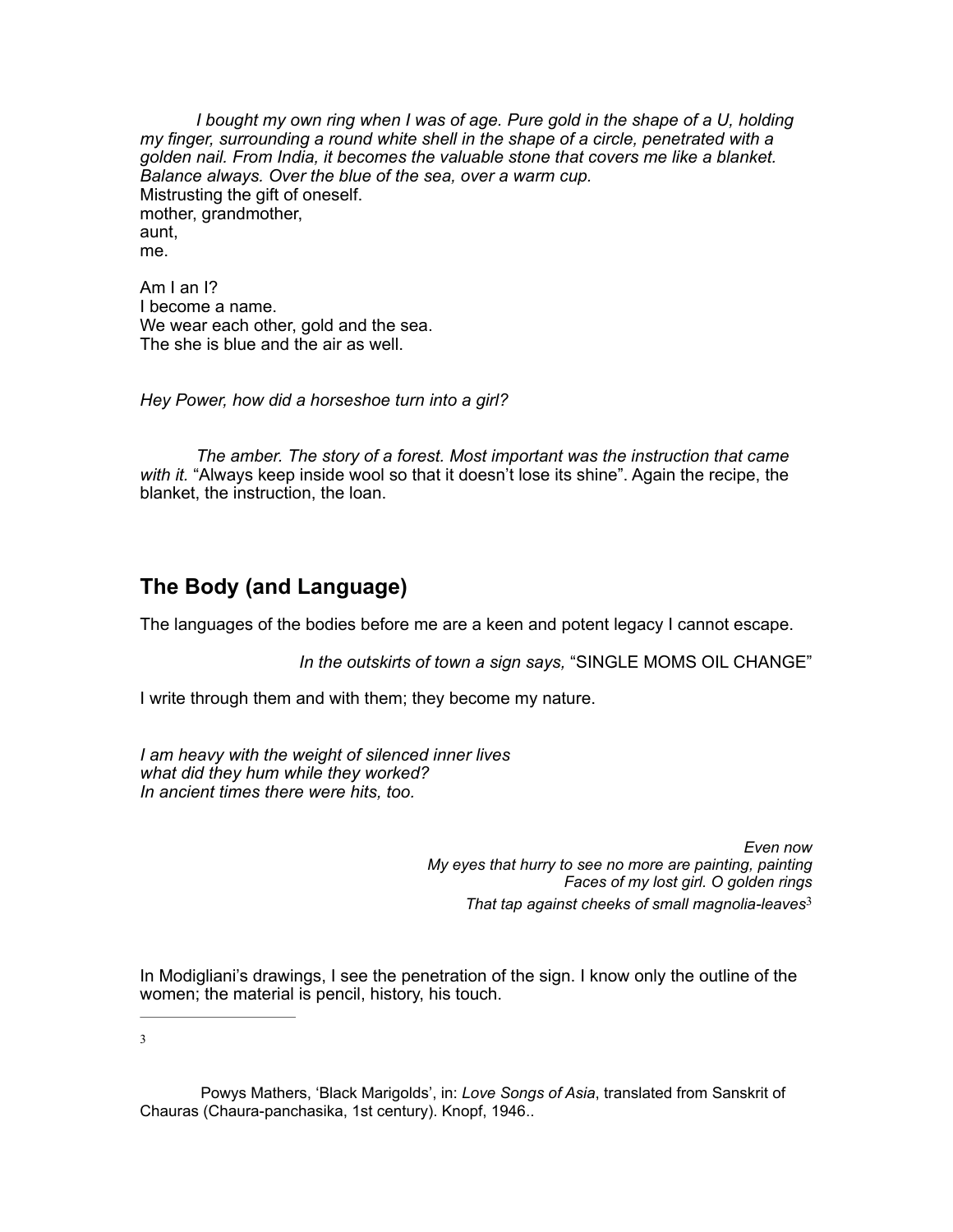No desire for naming, often I see inside my own line, and try to speak the names.

# **Animals**

My mother says, *and no ship exists to take you from yourself.*  Is our East your South? I write fast; the texts serve our common landscape. An ongoing walk with you across the sea, but before the offering, the loan. WE PAUSE.

As a child my unknown relatives became animals My aunties, cipher cats

 animals know their duties: safety, eating, mating; they claiming their existence. Does protocol protect memory?

I listen to the text's voice, when you read would you listen too? In the text itself the safety is found between the spaces of the letters, like the ring between my fingers, like the blue who dresses us all.

My grandmother lunches with the queen. I stick a sock into the back of my pants: a tail

*"Flowers do not think of competing with other flowers. They just bloom"*[4](#page-4-0)

In her house there was a kind of solarium. Right in the middle the ceiling was clear glass, reached straight through to the sun. Fake teal plants and ceramic animals, everything blue and white.

Can the light be imitated? Does physics know how to be the sun? *I become a fish but my gills disgust me.*

The care system Small Duralex glasses cut like diamonds at the breakfast table. Dry cakes, old roasts, chef Boyardee in the microwave. *I* choose to dance in a home where the floor is made out of stones. The flank of the *constructions holds firm its use.* 

> <span id="page-4-1"></span>*But will he* (she) *know where to find you, Recognize you when he* (she) *sees you,*

<span id="page-4-0"></span>[4](#page-4-1)

Seen on a sign at the entrance to Burkeville, British Columbia.